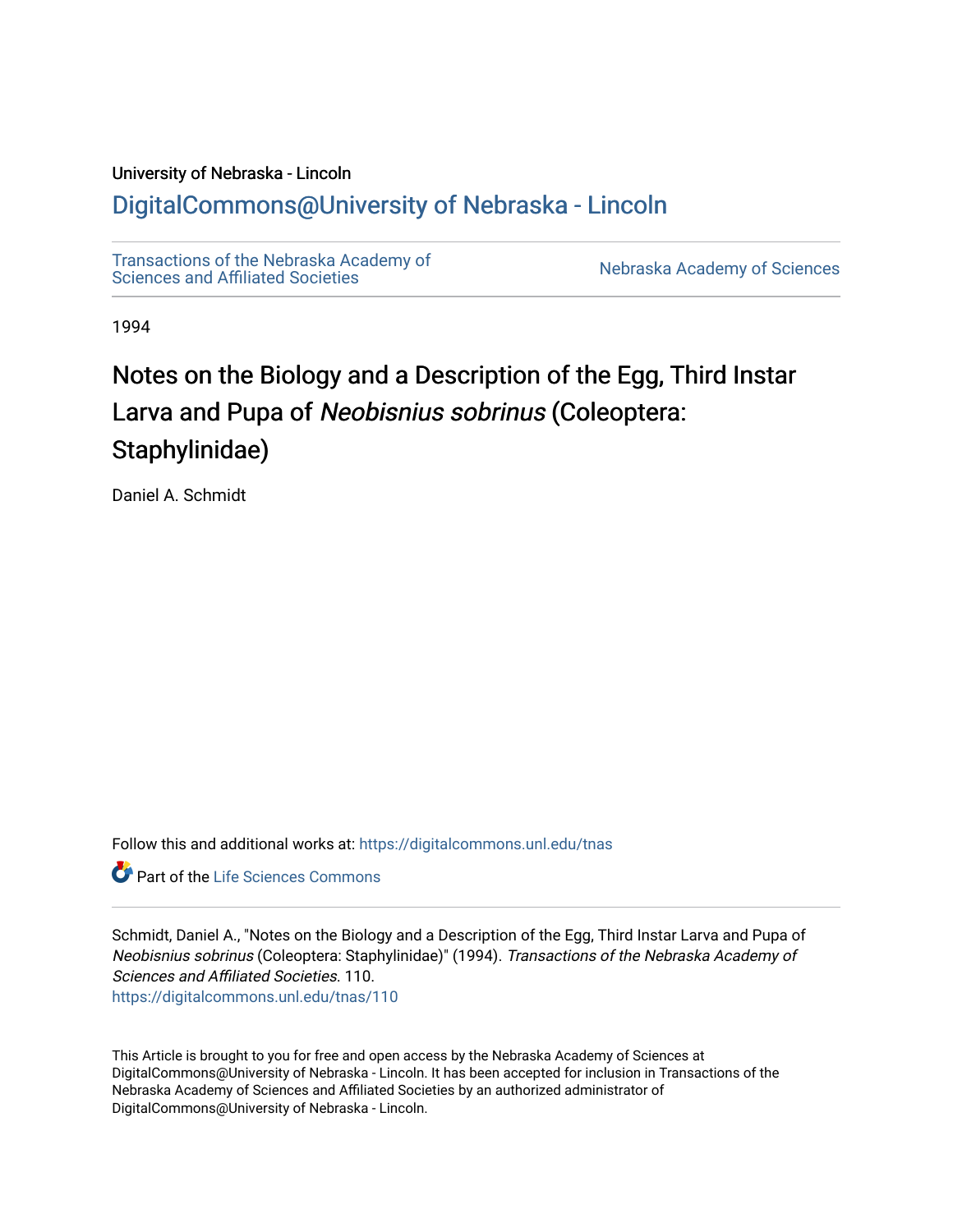## NOTES ON THE BIOLOGY AND A DESCRIPTION OF THE EGG, THIRD INSTAR LARVA AND PUPA OF *NEOBISNIUS SOBRINUS*  (COLEOPTERA: STAPHYLINIDAE)

## Daniel A. Schmidt

R.R. 2, Box 41 Schuyler, Nebraska 68661

#### *ABSTRACT*

The egg, third instar larva and pupa of *Neobisnius sobrinus* (Erichson) are described and illustrations of structural features are provided. Both adults and larvae are cryptic and hygrophilous, living in moist organic debris along streams and ponds. The species appears to have a polyvoltine life cycle. Larval-rearing techniques are described and data presented on growth of immatures. This first detailed description of any *Neobisnius* larva indicates that the genus differs from related genera in having three stemmata on each side of the head, a mandible with seriations on the inner margin, and sharp cuticular spines on the inner surface of the first segment of the urogomphus.

t t t

*Neobisnius sobrinus* (Erichson) is a cryptic, hygrophilous staphylinid beetle distributed from Newfoundland through North and Central America to Northern South America (Frank, 1981). It is the only entirely castaneous species of *Neobisnius* found in Nebraska and is easily separated from other staphylinids by its unique habitus (Fig. 28). Little information has been published on *Neobisnius* immatures. Topp (1978) included *Neobisnius* in a key to genera of European staphylinid larvae, with one figure of N. *cerrutii* Gridelli larvae (nasale). Newton (1990) included *Neobisnius*  (grouped with *Philonthus* and *Belonuchus)* in a key to genera of North America staphylinid larvae based on Topp (1978). This paper describes the egg, larva and pupa of a *Neobisnius* species for the first time and includes notes from the field and the laboratory on the biology and life history of N. *sobrinus.* 

## MATERIALS AND METHODS

The study site was next to a lowland creek meandering through a pasture 4 mi (6.5 km) Wand 4 mi S of Schuyler, Colfax County, Nebraska. Adults were collected at the water's edge and in adjacent moist, lowlying areas using three methods: (1) sifting organic debris, (2) trapping in unbaited pitfall traps, and (3) forcing the beetles up into the open by pulling on plant stems or splashing water over an area of ground. Most of the collected adults were placed in terraria stocked with soil and plants from the collecting area and were observed to eat Coleoptera larvae (Oxytelinae gen. spp.), and Diptera larvae, pupae, and adults brought in with the material used to construct the terraria. *Drosophila*  larvae were later added as additional food. Occasionally, collected females were kept in standard containers and checked after 12 hours for oviposition (Table 1).

Standard containers for rearing were made from 45  $\times$  30 mm plastic cups with snap-on plastic lids. A 5-mm layer of plaster of Paris was poured into the bottom of each cup and, after hardening, covered with a 0.5-mm layer of sandy loam. Holes were punched in each lid with a No. 1 insect pin and all containers were kept in the dark in larger, covered plastic boxes. The soil layer was occasionally stirred to control mold hyphae. In

Table 1. Summary of data on N. *sobrinus* females ovipositing within 12 hours of collection.

| Date<br>Collected | No. of<br>Females<br>checked | No.<br>Ovi-<br>positing | Percentage |
|-------------------|------------------------------|-------------------------|------------|
| 4 April 1992      |                              | 1                       | 100        |
| 14 April 1992     | З                            | 3                       | 100        |
| 28 April 1992     | 8                            | 8                       | 100        |
| 4 June 1992       | 1                            | 1                       | 100        |
| 4 July 1992       | 2                            | 2                       | 100        |
| 5 August 1992     | 3                            | 3                       | 100        |
| 4 Sept. 1992      | 3                            |                         | 33         |
| 12 Sept. 1992     | 26                           |                         | 4          |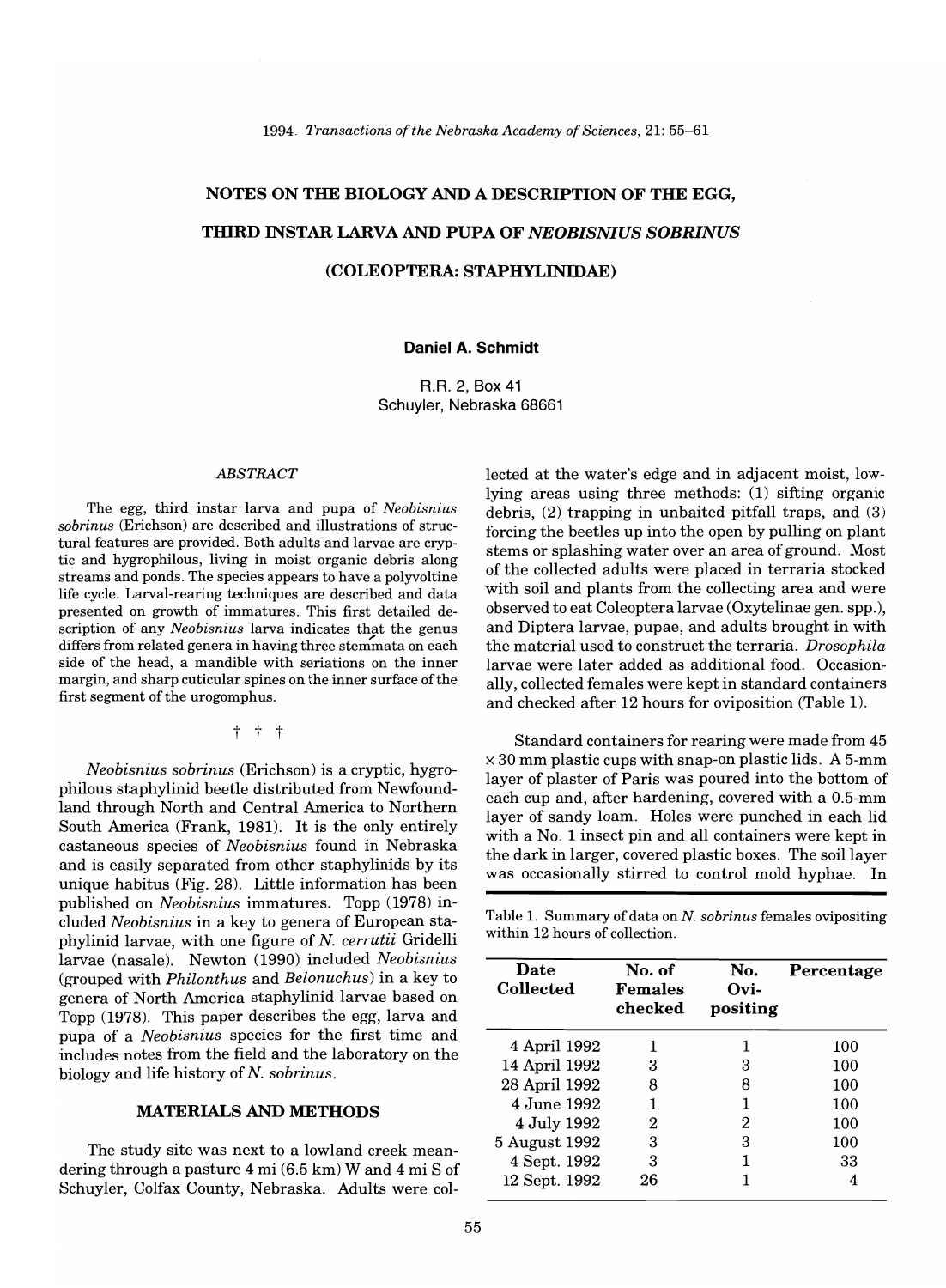

Figures 1-11, *Neobisnius sobrinus.* 1-2, egg. 1, lateral aspect. 2, surface of chorion at 400x. 3-11, larval instar III. 3, habitus, lateral aspect. 4, right stemmata cluster. 5, left mandible, dorsal aspect. 6, head, dorsal aspect. 7, head, ventral aspect. 8, nasale, right half, dorsal aspect. 9, left antenna, dorsal aspect. 10, left maxilla, ventral aspect. **11,** labium, dorsal aspect with pubescence on left half removed. Ap, apotome; Cd, cardo; Lg, ligula; Ma, mala; Na, nasale; Pf, palpifer; Pi, aeropyle on connection between ridges; Pmn, prementum; Rd, ridge; Sa, sensory appendage; So, solenidium; St, stipes; Tp, tentorial pit,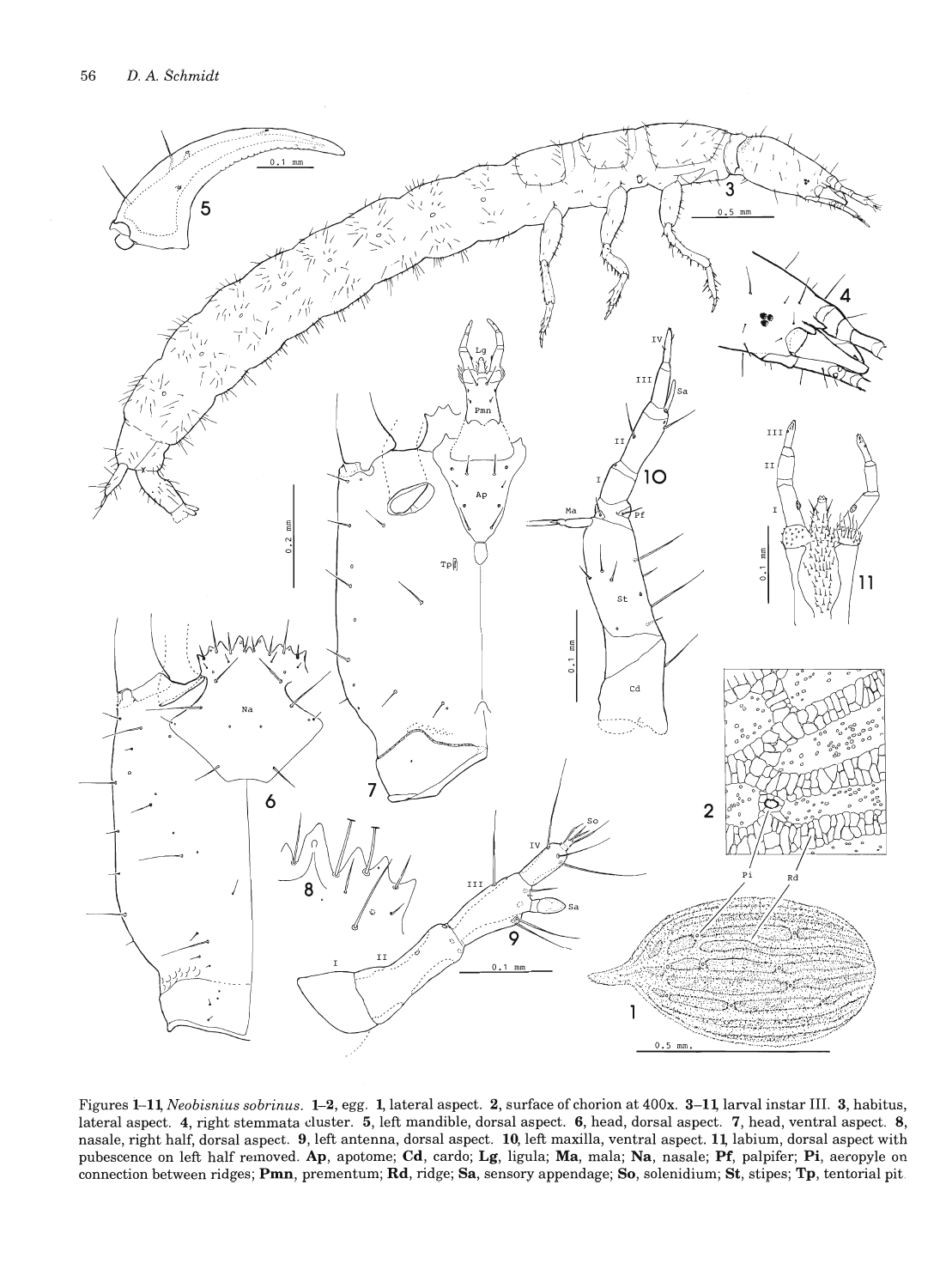containers with larvae, sandy loam was gradually added up to 4.0 mm depth to allow each larva to form a pupal chamber of compressed soil. Laboratory temperature was held at 25°C±1 except where noted, and all containers were checked once a day.

Specimens examined: Twelve eggs, 8 chorions from hatched eggs, 29 third instar larvae, 6 third instar exuviae, and 6 pupae (all reared).

Measurements and drawings were made using a binocular dissecting microscope equipped with camera lucida. Eggs and chorions from hatched eggs were stained with Lignin Pink stain. Freshly killed, freezedried, uncleared alcoholic, and KOH-treated specimens ofthe eggs, larvae, and pupae were examined. Exuviae and examples of all immature stages were recorded, collected and preserved as required. Voucher specimens were placed at the University of Nebraska State Museum, Lincoln, and at the Field Museum of Natural History, Chicago. Identification of adults was confirmed by J. H. Frank, Entomology and Nematology Department, University of Florida, Gainesville.

## IMMATURE STAGES OF *NEOBISNIUS SOBRINUS*

The description is largely modeled on recent descriptions of larvae of other staphylinid subfamilies by Watrous (1981), Ashe and Watrous (1984), and Frania (1986).

## Egg:

Ridges on egg (Figs. 1, 2) opaque white with area between ridges translucent grayish white. "Tail" on end composed of converging ridges, ridges forming slight pucker at opposite end. Connections between ridges slightly lower than ridges, most with aeropyle in middle rising slightly higher than ridges. Egg flaccid when laid, average length 0.65 mm (0.75 mm including tail), height 0.25 mm, width 0.35 mm (7 eggs measured, S.D.  $= \pm 0.01$ ). By third day, length same, height and width both 0.40 mm (same 7 eggs as above measured, S.D. =  $±0.01$ ).

## Larva (III instar):

Body length 4.5-5.5 mm (Fig. 3). Color of live larva: head light reddish brown, color fading to almost transparent from head to metanotum. Legs light yellowish brown. Setae light yellowish brown to dark brown. Remainder of body white to transparent. Vestiture of simple setae only except posterior seta on each paratergite VIII frayed.

Head: (Figs. 3-14), longer than wide, side margins parallel, 3 stemmata present each side (Fig. 4), no lenses apparent. Antenna with 4 segments (Fig. 9);

segment I without setae or pores; segment II with 1 pore dorsally, 3 pores apically; segment III with 3 setae medially, 1 macro and 1 micro seta, and 1 pore ventroapically; sensory appendage transparent with sclerotized band at base; segment IV with 3 setae and 4 solenidia apically, 1 solenidium longer than other 3. Mandible (Fig. 5) with seriations on inner margin, 2 setae on outer margin, 2 pores on dorsal surface. Nasale (Fig. 8), anterior margin with 9 teeth divided into 3 distinct clusters with 3 teeth each cluster. Epipharyngeal region (Fig. 12) with numerous cuticular processes on ventral side of nasale. Membranous patch (Mp) between cuticular processes and sclerite (As). Sclerite (As) forming dorsal half of mouth, smooth with 3 pair of denticles. Sclerite (Ps) forming ventral half of mouth, with one row long narrow cuticular processes between angular denticles. Apotome convex at apical end, flattening towards base, basal tip generally separate piece, occasionally of 2 pieces (Figs. 12, 13), rarely connected with apotome (Fig. 14). Maxilla (Fig. 10), cardo with single seta on ventral outer margin, stipes with 4 setae and 1 pore on outer margin, 3 setae and 1 pore ventral inner margin, dorsobasal three-fourths membranous and glabrous. Mala with 2 long and 1 short sensilla at apex, 4 small sensilla on dorsal side of apex. Palpifer continuous in dorsal aspect with arms extending around each side in ventral aspect, 1 seta on end of each arm. Palp with 4 segments; segment I with 1 pore ventrally on apical inner margin; segment II with 1 seta and 1 pore on apical outer margin, 1 seta on inner margin; segment III with 1 digitiform sensory appendage basolaterally; segment IV with 1 seta on inner margin, 1 seta on apical outer margin. Labium (Figs. 7, 11), ventral side of prementum sclerotized with 4 setae, 2 pores, sclerites extending around margins of dorsal side of prementum, remainder of dorsal side membranous, moderately pubescent, ligula sclerotized dorsally and ventrally except for membranous apex, moderately pubescent dorsally. Palps with 3 segments; base of segment I membranous with pubescence on dorsal side, button-like sensory appendage on inner margin; segment II without setae or pores; segment III with 1 pore on outer margin.

Thorax: Pro-, meso-, and metanotum (Figs. 15-16) each with mid-longitudinal ecdysial line. Large spiracle in membrane posteriolaterally of pronotum, small atrophied spiracle in membrane posteriolaterally of mesonotum (Fig 3). Cervicosternum as in figure 17. Prostemal area with 2 sternites, meso- and metasternal areas entirely membranous except for sclerotized catepleura. Coxa as in figure 18. Trochanter (Fig. 19) divided. Femur as in figure 19. Tibia as in figure 20. Protibia without comb. Tarsungulus (Fig. 20) trisetose.

Abdomen: Abdominal terga (Fig. 21) I-VIII divided by membranous area mid-longitudinally, length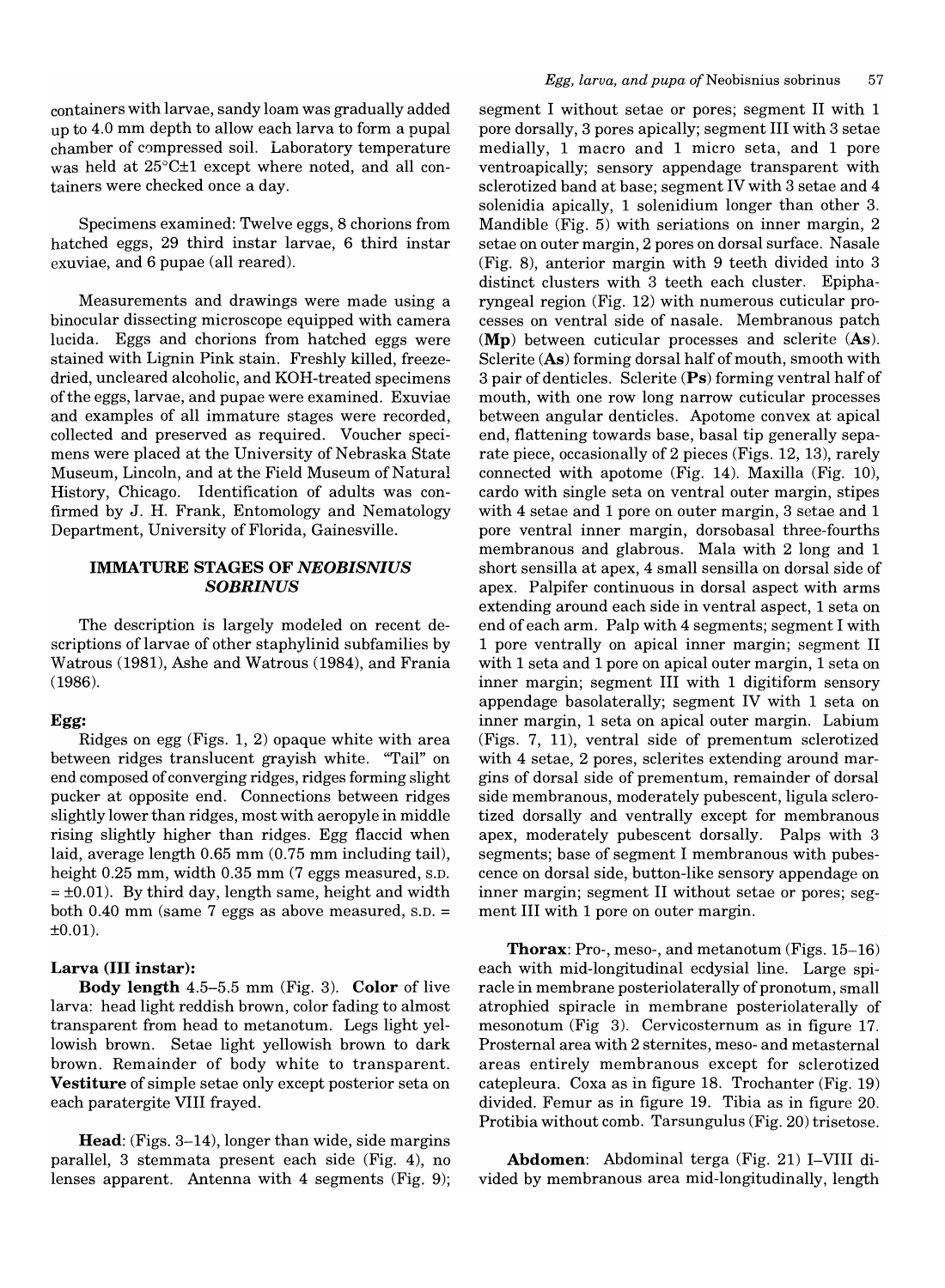

Figures 12-27, *Neobisnius sobrinus.* 12-25, larval instar III. 12, epipharyngeal region and apotome with 1 basal piece, ventral aspect with left half of cuticular processes cut off to show pattern and left medial portion of sclerite (Ps) removed to show sclerite (As) beneath it. 13, with 2 basal pieces. 14, with basal tip connected with apotome. 15, left pronotum. 16, left mesonotum. 17, cervicosternum and left sternite. 18-20, right leg of mesothorax, posterior aspect. 18, coxa. 19, trochanter and femur. 20, tibia and tarsungulus. 21, left abdominal tergite II. 22, left abdominal paratergite and parasternite III. 23, left abdominal sternite III. 24, abdominal segment IX, left urogomphus, and pygopod, lateral aspect. 25, inner face of right urogomphus. 26-27, pupa. 26, ventral aspect. 27, dorsal aspect. Ap, apotome; As, sclerite, dorsal half of mouth; Av, anal vesicle; Cp, cuticular processes; Cr, cervicosternum; De, denticle; EI, mid-longitudinal ecdysial line; Fe, femur; Me, membranous area mid-longitudinally; Mp, membranous patch; Pe, parasternite; Php, prehypopleuron; Ps, sclerite, ventral half of mouth; Pt, paratergite; Py, pygopod; Sn, sternite; Sp, spiracle; Ti, tibia; Tr, trochanter; Tu, tarsungulus; Dr, urogomphus.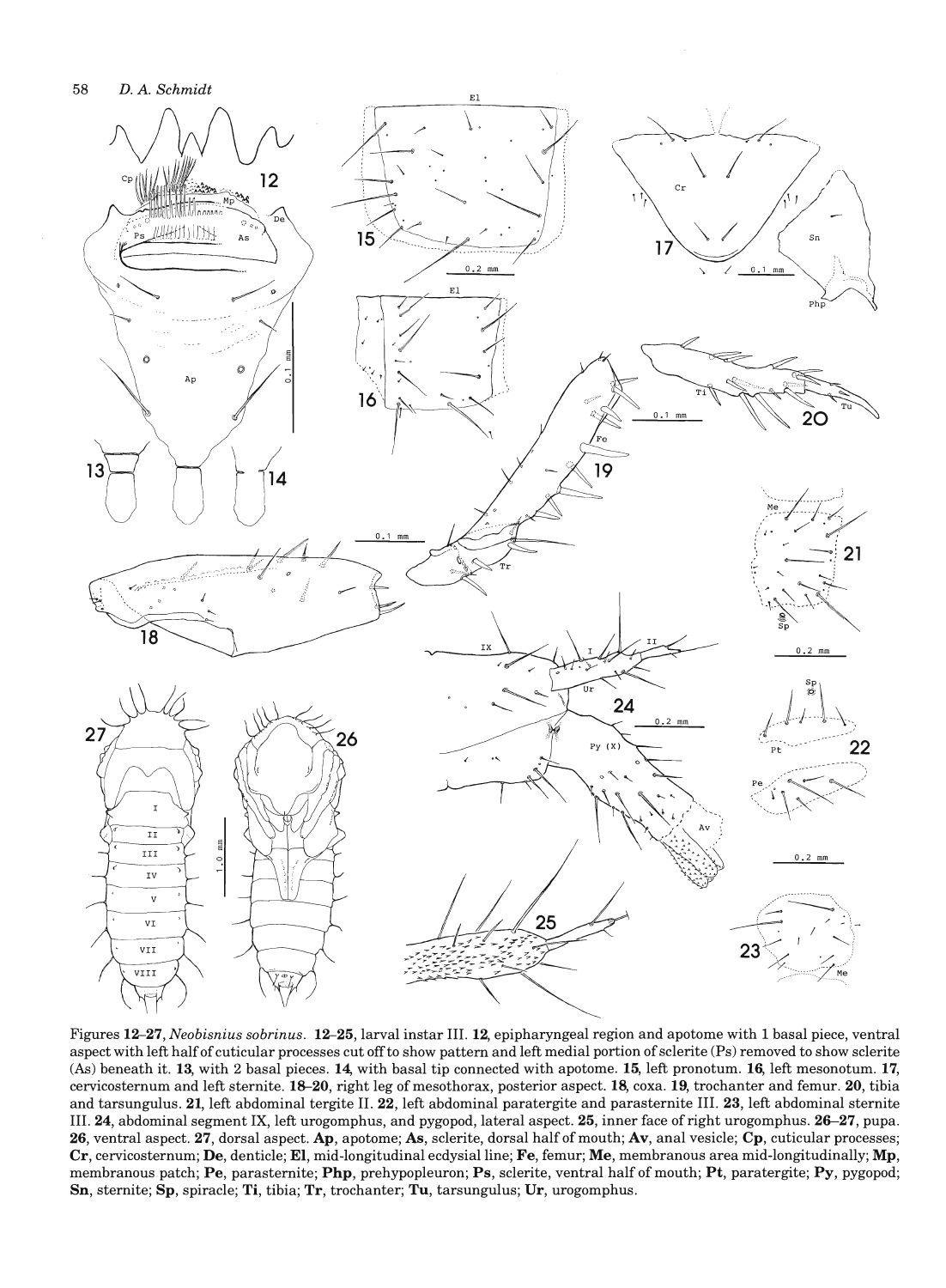of tergal plates increasing caudad. Spiracles I-VIII present between tergites and paratergites. One pair of paratergites (Fig. 22) on segments II-VIII, absent on segment I. One pair of parasternites (Fig. 22) present on segments I-VIII. Sternites (Fig. 23) I-VIII divided by membranous area mid-longitudinally, length of sternal plates increasing caudad. Sternum IX entire. Tergum IX entire with two articulated urogomphi (Fig. 24,25) each with 2 segments, segment 1 with sharp, short, cuticular processes on inner face, inner face of segment 2 smooth. Pygopod, segment X (Fig. 24), with anal vesicle entirely membranous, 2 pairs of lobes anteriolaterally of vesicle, 1 pair each side, recurved spines present on lobes.

#### **Pupa: (Figs. 26, 27)**

Length  $3.5-4.0$  mm, width  $1.0-1.3$  mm, obtect, abdomen not moveable, lightly sclerotized, dirty white to light cream with outer margins and outshoots darker. Anterior margin of prothorax bearing 9 setiform projections. Tergosternal sutures present laterally on abdominal segments. One setiform projection present on each outer margin of abdominal segments III-VIII. Spiracles I-IV tuberculate and functional, spiracles V-VIII marked externally but appear atrophied.

#### **Diagnosis:**

Characters that distinguish this from related genera are: (1) A ridged egg with a "tail," (2) larva with simple setae only except for the posterior seta on each paratergite VIII which is frayed, (3) three stemmata on each side of the head, (4) mandible with seriations on inner margin, (5) anterior margin of nasale with nine teeth, (6) maxillary palp four-segmented, (7) labial palp three-segmented, (8) button-like sensory appendage on inner margin of segment I of labial palp, (9) lack of a protibial comb, (10) tarsungulus with three setae, (11) urogomphus as long as apical abdominal segment, (12) sharp cuticular spines on the inner surface of the first segment of the urogomphus; (13) pupa having nine setae-form projections on the anterior margin of the prothorax, and (14) one setae-form projection on each lateral margin of abdominal segments III-VIII. Characters 3, 4, and 12 appear to be unique among the genera of Staphylininae and should be sufficient to separate this from other genera.

In Topp's (1978) key to the subfamilies of the Staphylinidae, the character of four stemmata on each side of the head is given in couplet 28 for the known genera of Staphylininae. This character for the subfamily was also used by Newton's (1990) key based on Topp. The five freshly killed and seven freeze-dried third-instar larvae examined in this study each had three distinct stemmata on each side of the head. In contrast, the alcoholic specimens examined occasionally had fuzzy or partially dissolved stemmata and



Figure 28. *Neobisnius sobrinus.* Dorsal habitus of adult.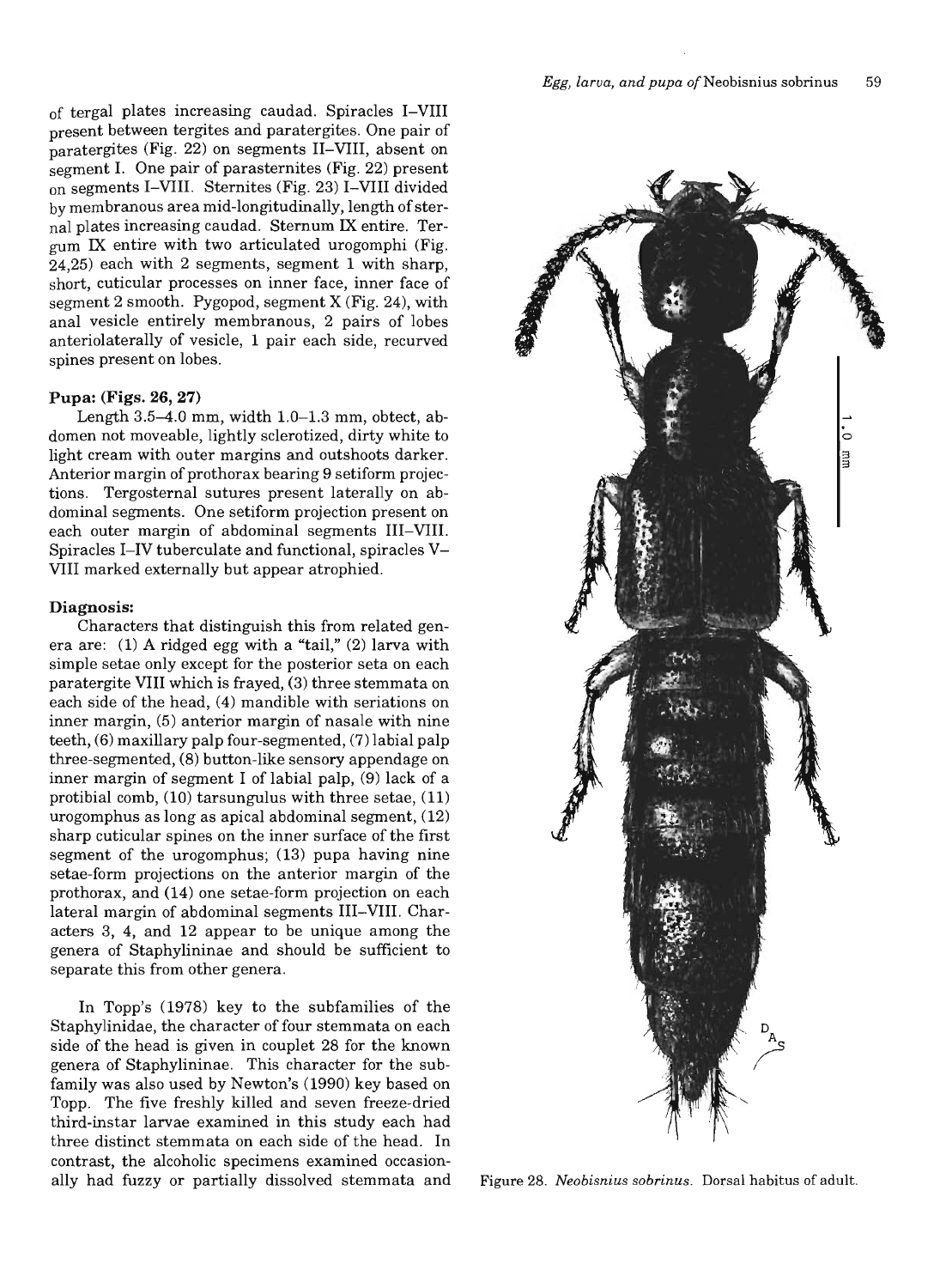### 60 *D.* A. *Schmidt*

| Stage                                        | <b>Duration</b><br>(days)  | $\bar{x}$ ± S.D.<br>(days)       | $\boldsymbol{n}$ |  |  |  |
|----------------------------------------------|----------------------------|----------------------------------|------------------|--|--|--|
| At $25^{\circ}$ C $\pm$ 1                    |                            |                                  |                  |  |  |  |
| Egg<br>Instar I                              | $4.5 - 5.5$<br>$2.5 - 5.0$ | $5.0 \pm 0.3$<br>$3.5 \pm 0.8$   | 17<br>13         |  |  |  |
| Instar II<br>Instar III                      | $2.0 - 4.0$<br>$4.5 - 9.0$ | $2.8\pm0.5$<br>$6.8 \pm 1.4$     | 13<br>8          |  |  |  |
| Prepupa<br>Total as larva $14.0-17.0$        | $1.5 - 5.5$                | $3.1 \pm 1.2$<br>$15.5 \pm 1.0$  | 7<br>7           |  |  |  |
| Pupa                                         | $8.5 - 9.0$                | $8.6 \pm 0.4$                    | 5                |  |  |  |
| At $12^{\circ}$ C $\pm$ 0.5                  |                            |                                  |                  |  |  |  |
| Egg                                          | $15.0 - 17.0$              | $16.0 \pm 0.4$                   | 16               |  |  |  |
| At 19 C ± 0.5                                |                            |                                  |                  |  |  |  |
| $Total$ as larva $\,$ 22.0–24.0 $\,$<br>Pupa | $12.5 - 13.5$              | $23.5 \pm 0.5$<br>$13.0 \pm 0.3$ | 7<br>7           |  |  |  |

Table 2. Duration of eggs, larval instars, prepupae and pupae of *Neobisnius sobrinus (n* = number of observations).

that, along with the absence of visible lenses, might have led to a false stemmata count by Topp. The remaining couplets in Topp's (1978) and Newton's (1990) keys leading to *Neobisnius* agree with this study.

### BIOLOGY

*Neobisnius sobrinus* adults were found in the organic debris along the moist edges of streams and ponds during dry weather but appeared to disperse widely during damp weather. One-hundred forty-two adults were collected between 17 March 1991 and 10 November 1992 with the following distribution: April (6 adults collected); May (15); June (8); July (12); August (35); September (53); October (12); November (1). Third instar larvae were collected in May (1), August (1), and September (1).

In the terraria, eggs were deposited randomly as adults foraged for food. Eggs were sticky only on the end of the small "tail" and were often attached to the substrate by this "tail." Females kept individually in standard containers were found to lay an average of 1.1 eggs a day ( $n = 60$ , s.p. =  $\pm 0.6$ ). Durations of the immature stages are presented in Table 2.

Larvae were aggressive predators and moved with great speed through openings in the soil and debris, even at temperatures ranging down to 18°C. As the temperature lowered further, movement slowed until complete stupor occurred at 5°C. Activity resumed as

temperature rose. Pupation occurred in a chamber formed of compressed soil. Full color and hardening of sclerites became complete two to four days after adult emergence.

Five larvae were allowed to reach adult emergence (three females, two males) and were put together in a standard rearing container and maintained at 25°C±1. Eighteen days later the first egg (fertile) was found in the container and an average of 2.8 eggs a day  $(n = 7)$ ,  $S.D. = 0.64$  was found in the container for the next seven days (95% of the eggs hatched). The five adults were then slowly brought down to a temperature of 12°C±0.5 over a three day period and held there for two weeks. The females continued to lay eggs but at an average rate of 1.40 eggs a day  $(n = 14, s.D. = 0.44)$  or half of the rate at  $25^{\circ}$ C $\pm$ 1. The eggs were held at 12°C±0.5 and 90% hatched at an average of 16.0 days after oviposition ( $n = 18$ , s.p. = 0.47) compared to 4.5 to 5.0 days average for eggs held at 25°C±1 (Table 2).

#### DISCUSSION

The life history of N. *sobrinus* in Nebraska appears to be polyvoltine. Adults break winter dormancy and begin ovipositing in April. During the typically wetter months of May and June, a general dispersal pattern is observed with adults being relatively hard to find and collect. Larvae maturing into adults during this time begin to lay eggs after a brief maturation period, allowing the species at least two generations per year. July and August generally bring dryer and hotter conditions which congregate adults in the organic debris along the moist edges of streams and ponds. Adult numbers in these micro-habitats increase steadily over these months, peaking during the first half of September. Sampling indicates that almost all of these probably newly emerged adults are not ovipositioning. Numbers go sharply down as cooler fall weather appears and they completely disappear by November.

Evidence for this life cycle is as follows: (1) The collection of ovipositing females in April, laboratory observations that females can oviposit at 12°C and larvae can mature at 19°C, and the collection of a third instar larva in May would all indicate that new adults would be emerging by the first of June. An 18-day maturation period after adult emergence, as observed in the laboratory, would allow oviposition by the end of June. (2) Collection data for adults and personal observation by the author indicate that the number of adults is at the highest by September which would appear to be too late in the summer for a univoltine species that begins oviposition in April. (3) Females collected in September showed a very low incidence of oviposition. However, that was probably indicative of a large number of newly emerged adults which had not had the